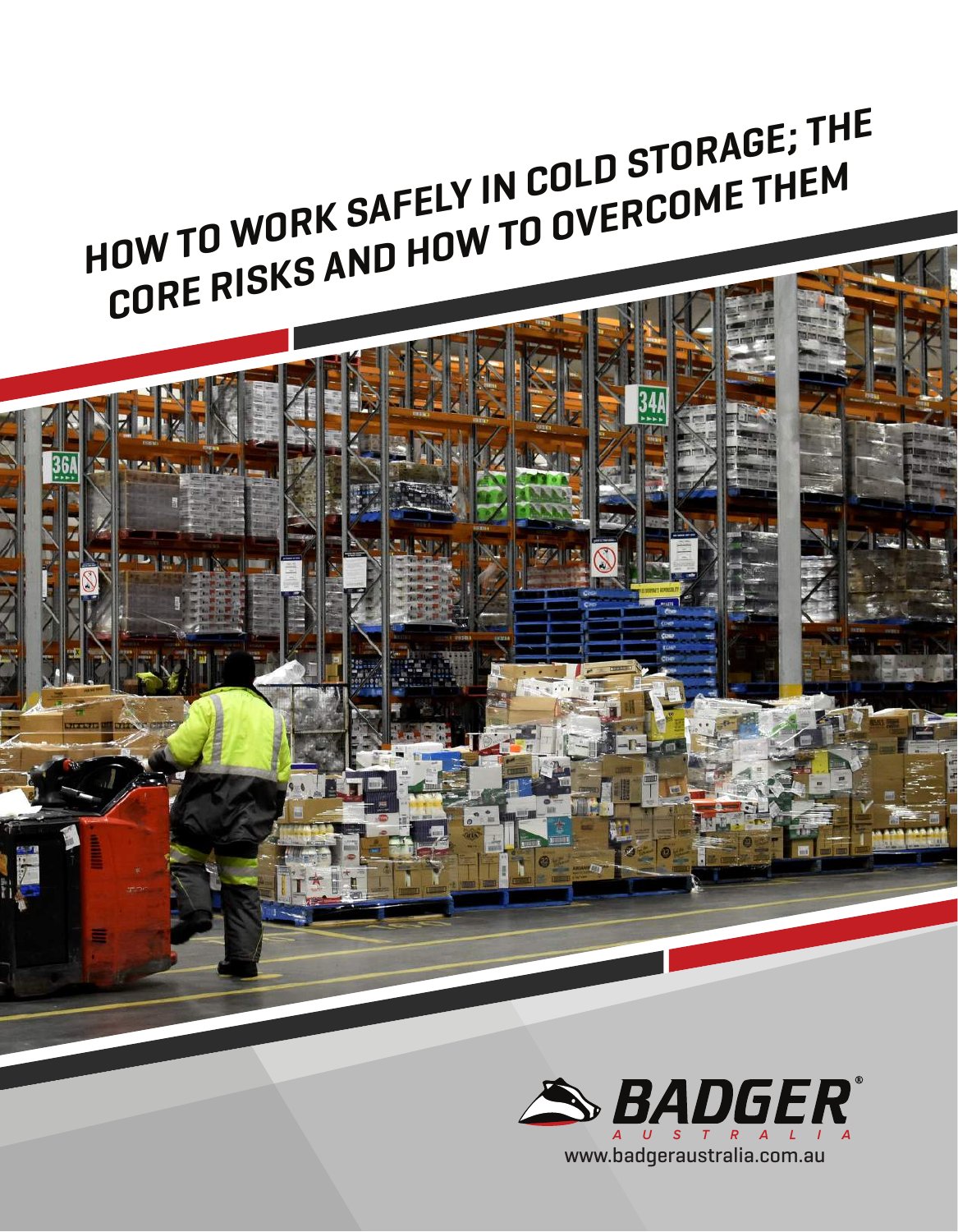

The Cold Storage industry has been around for hundreds of years and will stay around as long as frozen food does! Working in the extreme temperatures it involves is not everyone's cup of tea but doing so can be very rewarding. Some of the aspects workers enjoy about working in cold storage include generous pay and rewards, tight-knit and team orientated workforces and a high paced environment that embraces technology.

However, the constant, unrelenting cold is not only uncomfortable, it can also pose a serious hazard to your health. You must be aware of the impact the cold has on your body and internal systems to stay safe in your job in cold storage. This article will cover:

Some of the various factors considered are:

- How the human body responds to the cold
- The dangers that surround working in Cold Storage
- How to stay safe in Cold Storage

*The good news is that despite the risks involved, if best practices are followed working in cold environments is not hazardous to health and can be a rewarding, long-term job role!*

### **How the body responds to the cold**

When the human body is exposed to the cold, it responds in two ways to reduce heat loss:

- By constricting the blood vessels in the skin and extremities (fingers/toes) to keep your core as warm as possible.
- By increasing the metabolic heat product rate, either by physical work you are doing, or by shivering. Shivering is an inefficient way of increasing your heat production though, as it increases oxygen consumption and reduces your effectiveness.



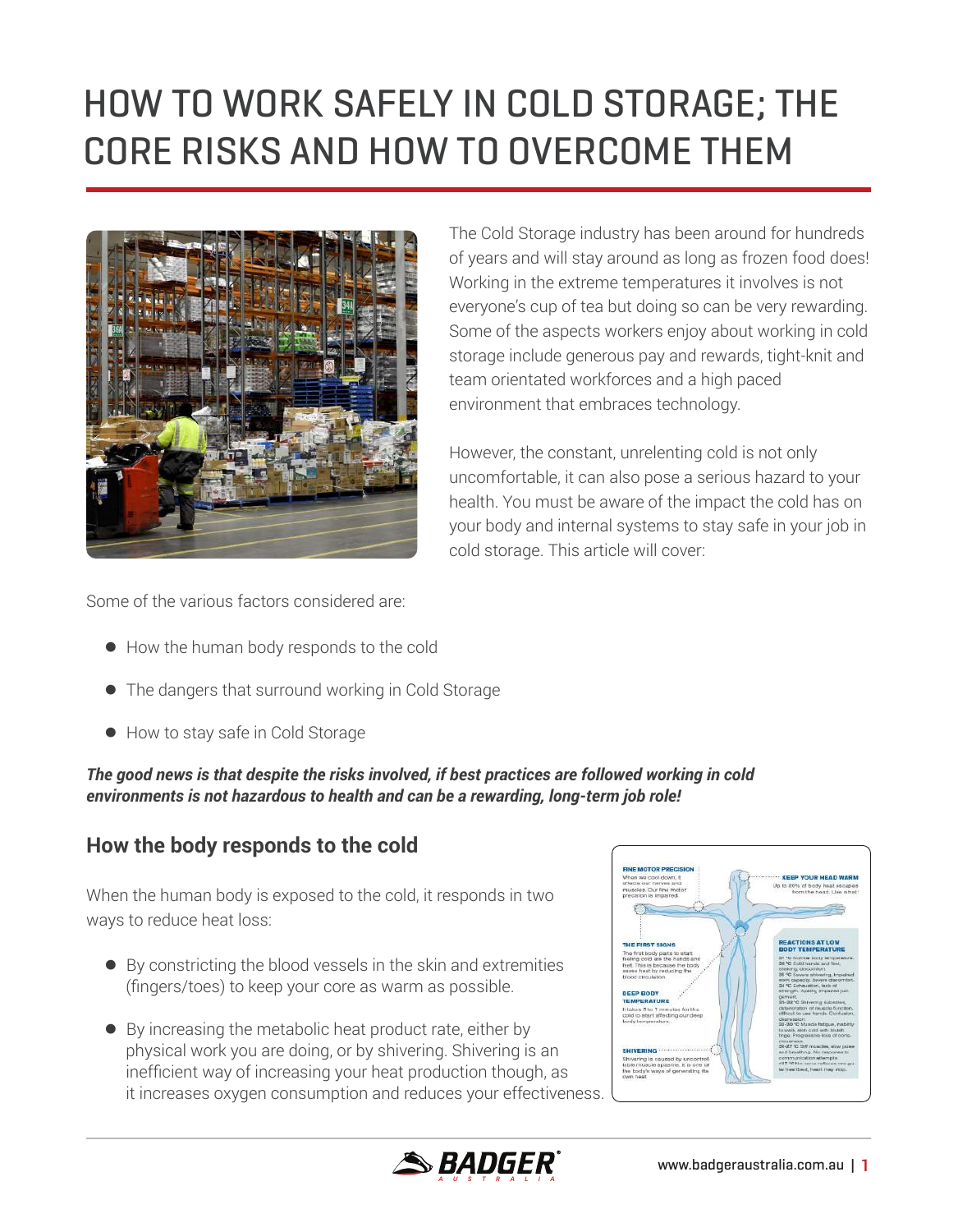As your body responds in these ways, it is using more energy than it would in ambient temperatures. Hence, it is burning food and drink faster and will tire faster. More on this later!

### **Impact of the cold on your work performance**

These initial impacts can lead to you becoming uncomfortable and can reduce your effectiveness on the job. You may lose dexterity and sensitivity in your hands as they become numb, meaning you will struggle to complete tasks such as using an RF scanner. Accidents increase in a cold environment because your performance is not at its peak, meaning you may lose concentration or tire faster.

### **The serious risks of working in cold environments**

If you stay in cold environments for extended periods of time and/or are not wearing suitable protective clothing, your body may be at risk of more serious implications. These can include:



- **Frostbite.** This is where the fluids in the body tissues actually freeze, causing permanent damage to the skin. Body parts at the most risk to this are the extremities; fingers, toes, the nose and the ear lobes.
- **Hypothermia.** This is where your body temperature decreases significantly (below 35°C) and can ultimately (and quickly) lead to death. Early symptoms include confused though processes, loss of general motor control, slurred speech, aggressive shivering and a perception the victim feels hot. Hypothermia is rare in cold storage however and can be avoided through protective clothing that is adequate, and importantly, not damp or wet.
- **Long term conditions**. Conditions such as arthritis, rheumatism and bronchitis are commonly associated with the cold, and may only come out years after working in the cold. Muscle and tissue damage can also occur.

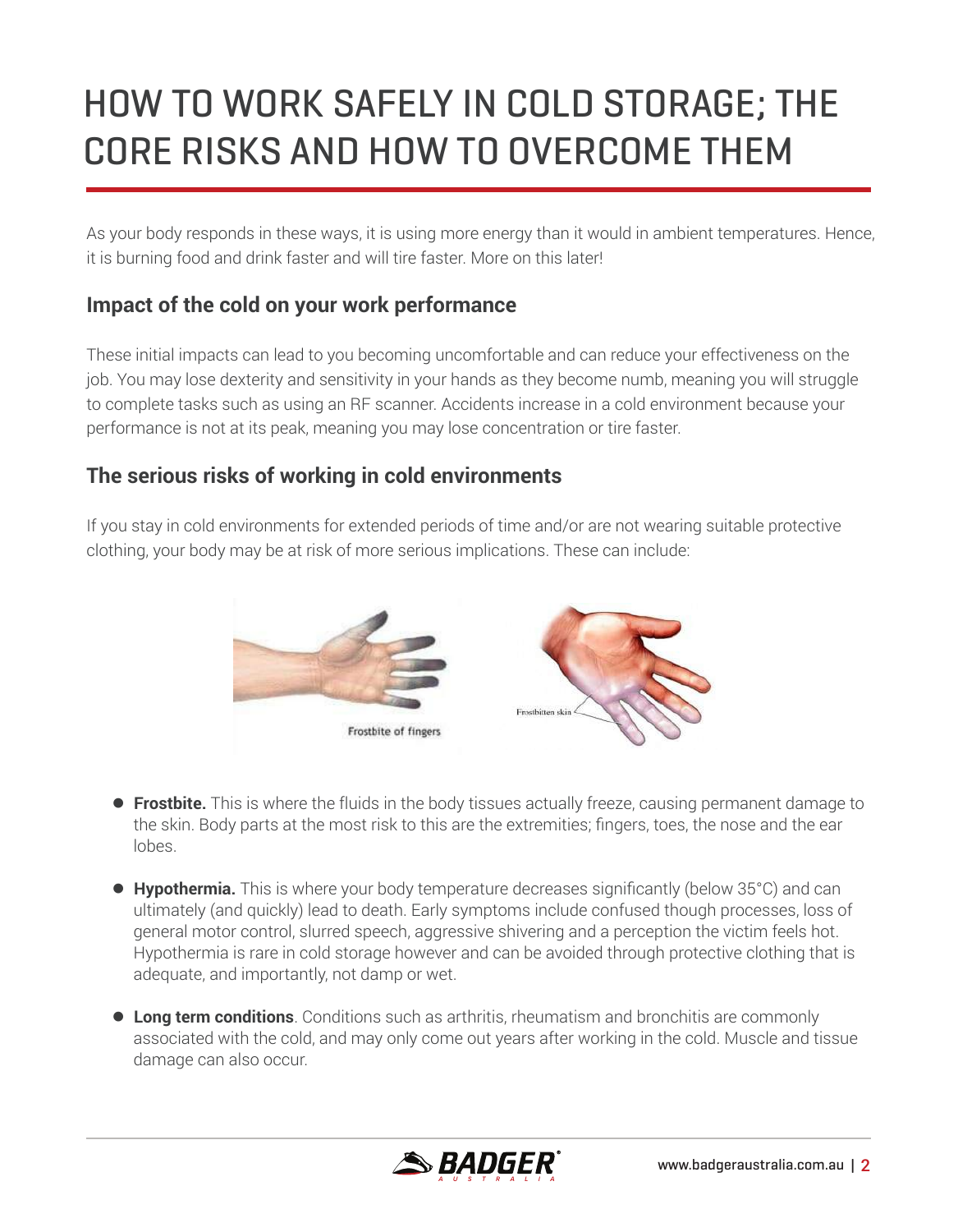### **Other dangers you should consider**

Cold Stores and Warehouses often have poor ventilation, which presents a hazard. Any gases or contaminants, such as LPG or fumes from forklifts, will not easily escape and could be dangerous for those working in the room. Another thing to consider is ammonia is often used for refrigeration which can be deadly, should there be a leak on site.

If you are worried about any irritating smells inside the cold store you should report them quickly to your supervisor.

## **How to stay safe working in cold storage**

#### **1. Take warm up breaks**

It is a legal obligation for your employer to allow you to take warm up breaks every hour if you are working full time in the freezer. These are generally about 10 minutes long – just enough to get out of the freezer and make yourself a warm drink and snack! An energy drink like Milo or Ovaltine is a great idea as it will refuel your body for the next shift. Ensure you choose a nutritious and energy-rich snack like fruit or muesli bars, rather than just what you 'feel like' (potato chips, sweets, cookies etc).



Make sure you take these warm up breaks, even if you aren't feeling cold at the time, as it is vital to keep your body temperature at a moderate level. Keep your jacket and/or trousers on during the break to boost your body temperature.

#### **2. Wear suitable protective clothing and PPE**

#### *Choosing suitable [Cold Store Clothing](https://www.badgeraustralia.com.au/product-category/clothing/chiller-freezer-wear/)*

Choosing protective clothing that suits the environment AND job role you are working in is vital in keeping safe in a cold storage environment. Finding the biggest, warmest jacket you can find is NOT always the best option. On the next page, we discuss some best practices in choosing the right jacket and trousers:

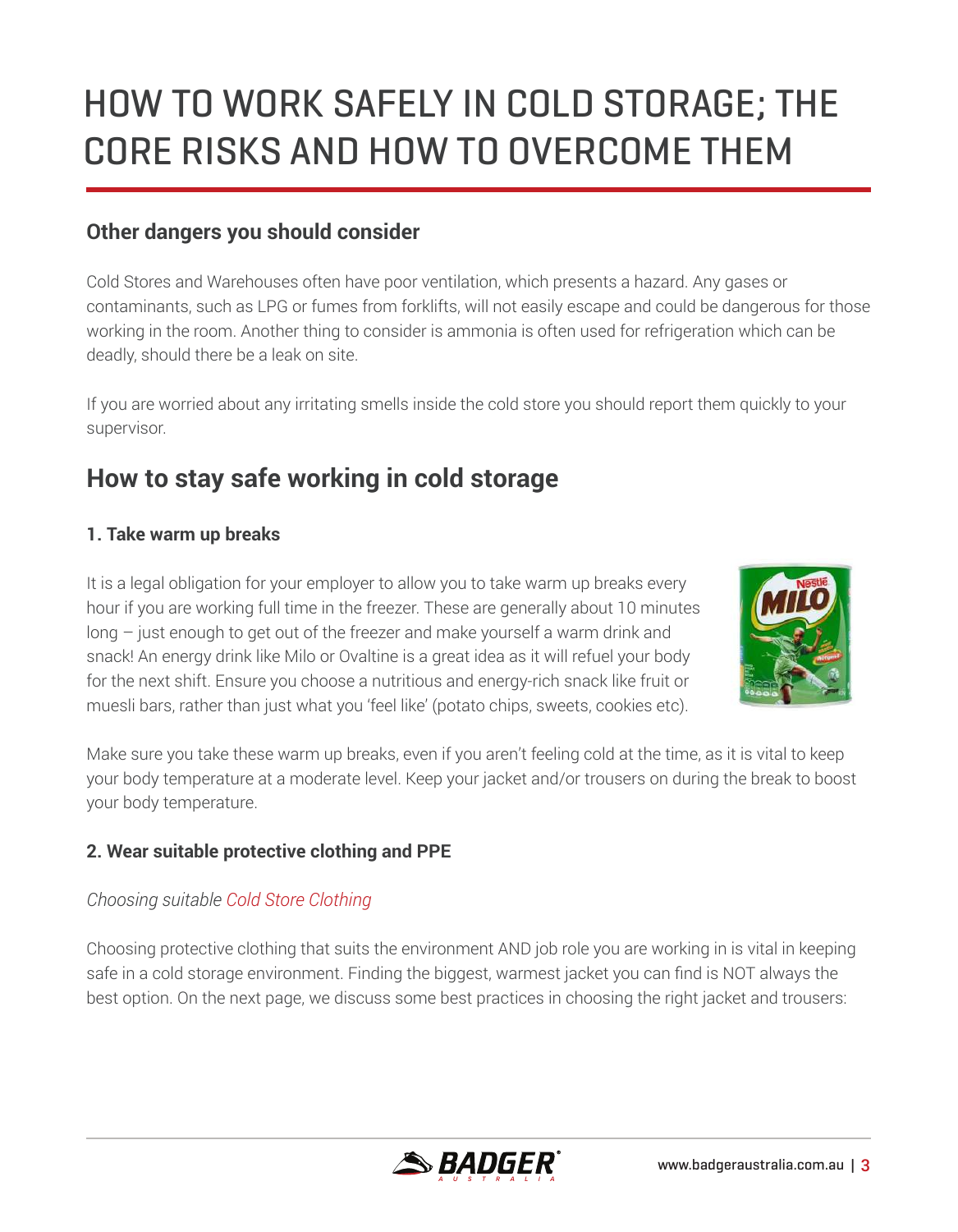### **How to choose the right gear.**

 Depending on the amount of physical activity involved in your job role, you may actually sweat in your freezer gear! It may sound crazy, considering the environment is probably -20°C, but if your freezer wear is too warm you will sweat, making you damp and cold and at risk of cold injury.



- Wear multiple layers of clothing, rather than a single, heavy jacket. The air between each layer will provide better insulation and warmth, plus it gives you the option to open or remove a layer to avoid excessive sweating. It is important the inner layer is a material that 'wicks' moisture away from your skin, such as wool, polypropylene or polyesters. Avoid cotton, which will absorb the moisture and leave you damp and cold. Read more about layering in this [article.](https://www.badgeraustralia.com.au/why-layering-is-the-most-effective-way-to-keep-warm-outdoors/)
- Dry your freezer wear each night after work to ensure it maintains its insulating properties.
- $\bullet$  Keep your freezer wear clean! Dirt or dust will fill up air cells in the clothing, meaning it will lose its insulating properties. If you company doesn't wash your freezer wear, do it yourself! Ensure you purchase freezer wear that washes well, as some brands deteriorate after a couple of washes and get colder.

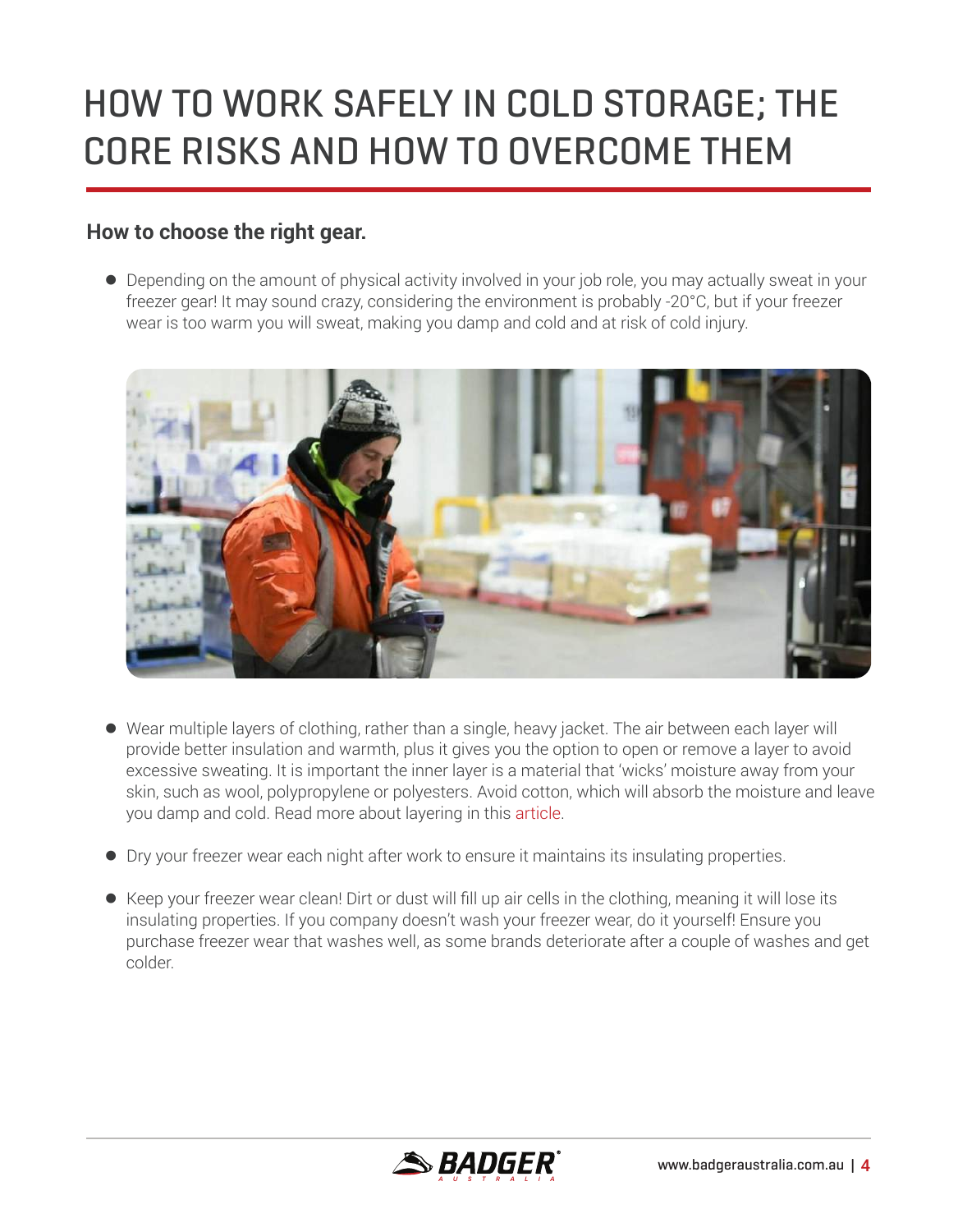#### *Choosing suitable [Cold Store Footwear](https://www.badgeraustralia.com.au/product-category/footwear/freezer-footwear/)*

There are safety boots specifically designed for work in cold storage available on the market. You may or may not be provided with these by your company, but its well worth getting a pair yourself if they don't.

Freezer boots with leather uppers are recommended, as it is porous, meaning your feet will be able to breathe and will sweat less. Boots with Thinsulate®



lining such as the Gator are great and will keep your feet warm. If you're working in a freezer, a boot with at least 500g of Thinsulate® is recommended.

Cold stores and freezers are often slippery places because of the ice and precipitation that builds up. Ensure the boots you get have a slip resistant sole; an SRC rating is recommended!

NOTE: If you can't afford to invest in freezer boots, at least ensure your safety boots have composite safety toe caps, as steel toe caps get a lot colder and your toes will get cold quickly!

The type of socks you choose is also an important consideration. As we've mentioned already, don't use cotton ones as they will absorb moisture and leave your feet damp and cold. Polypropylene versions are best for insulation. In terms of which thickness you choose, ensure they aren't too tight inside your boots, as this reduces their insulating properties and may slow the blood flow in your feet, posing the risk of cold injury.

#### *Choosing suitable [Cold Store Headwear](https://www.badgeraustralia.com.au/product-category/headwear/)*

There is a myth that you lose the most body heat out of your head, which isn't correct. However, it is certainly important to keep your core and head warm, so invest in a decent beanie or balaclava. These are both available with insulation, which makes them breathable and warm. If you require eye protection as well, ensure they are separate from the nose and mouth to prevent the eye shields fogging up.

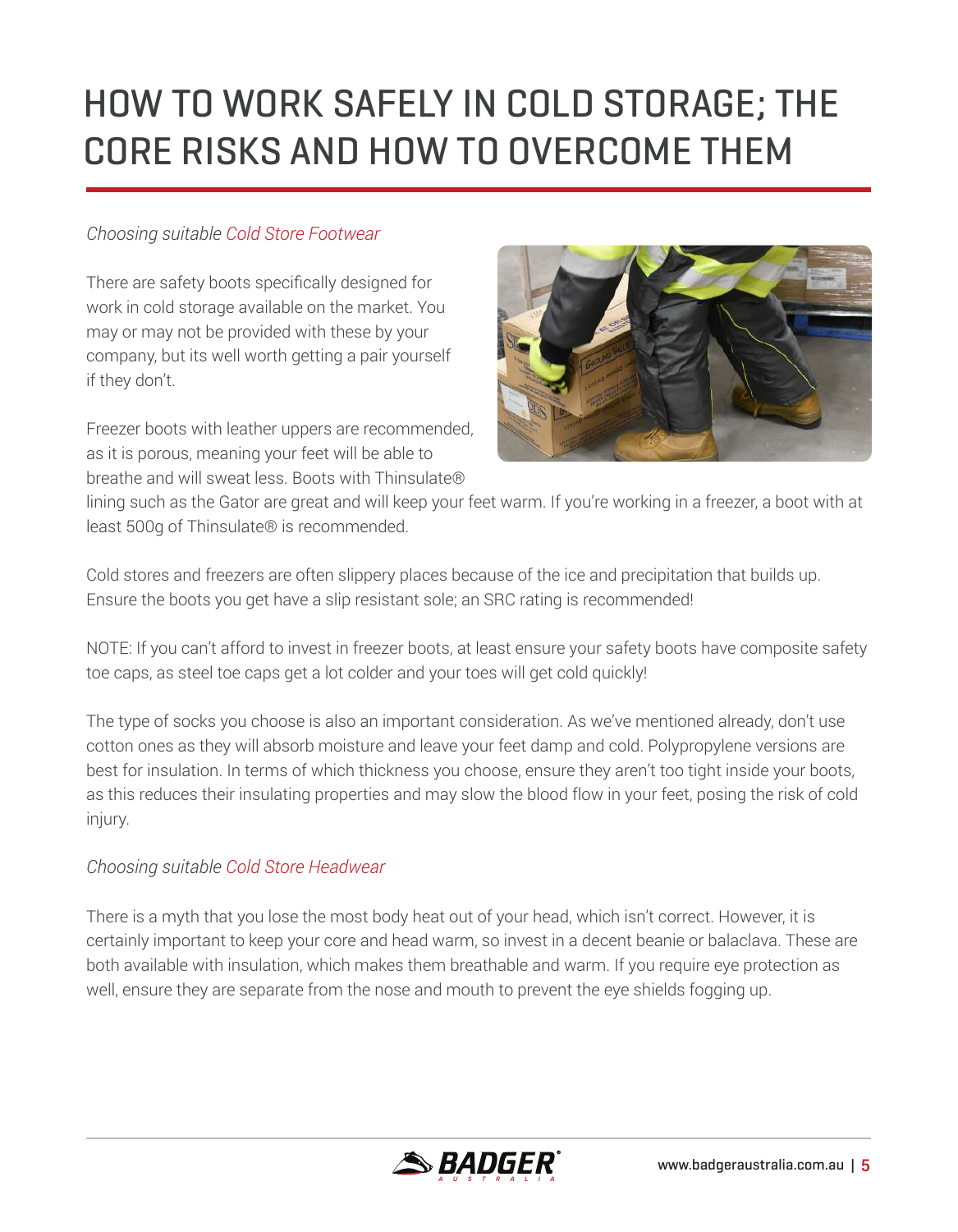#### *Choosing suitable [Cold Store Gloves](https://www.badgeraustralia.com.au/product-category/gloves/freezer-gloves/)*

As we've already alluded to, your hands are one of the extremities that get very cold, very quickly in a cold store. You must ensure you are always wearing thermal gloves in the freezer to keep your hands insulated and also to provide a layer of protection between you and any cold steel or equipment, which can damage your skin.

Thermal gloves are a very personal PPE item – you



may hate the gloves that your colleague loves! Plus, your job role may require a certain amount of hand dexterity which can be hard to achieve wearing warm, but bulky, freezer gloves. For this reason, we suggest you get in touch with a cold store PPE expert to receive their recommendations of which gloves will be warm and dexterous enough to keep your hands warm without hampering your performance.



#### **3. Maintain a healthy and balanced diet**

A balanced diet and adequate liquid intake are essential to keep safe and productive in the freezer. As we've discussed already, when you are working in a cold environment you are using extra energy because the body is working to keep itself warm. The measures it takes to regulate body temperature, such as shivering, burns energy and dehydrates your body. In addition, freezer clothing, boots and PPE are sometimes bulkier than general clothing and will require more energy to move around in.